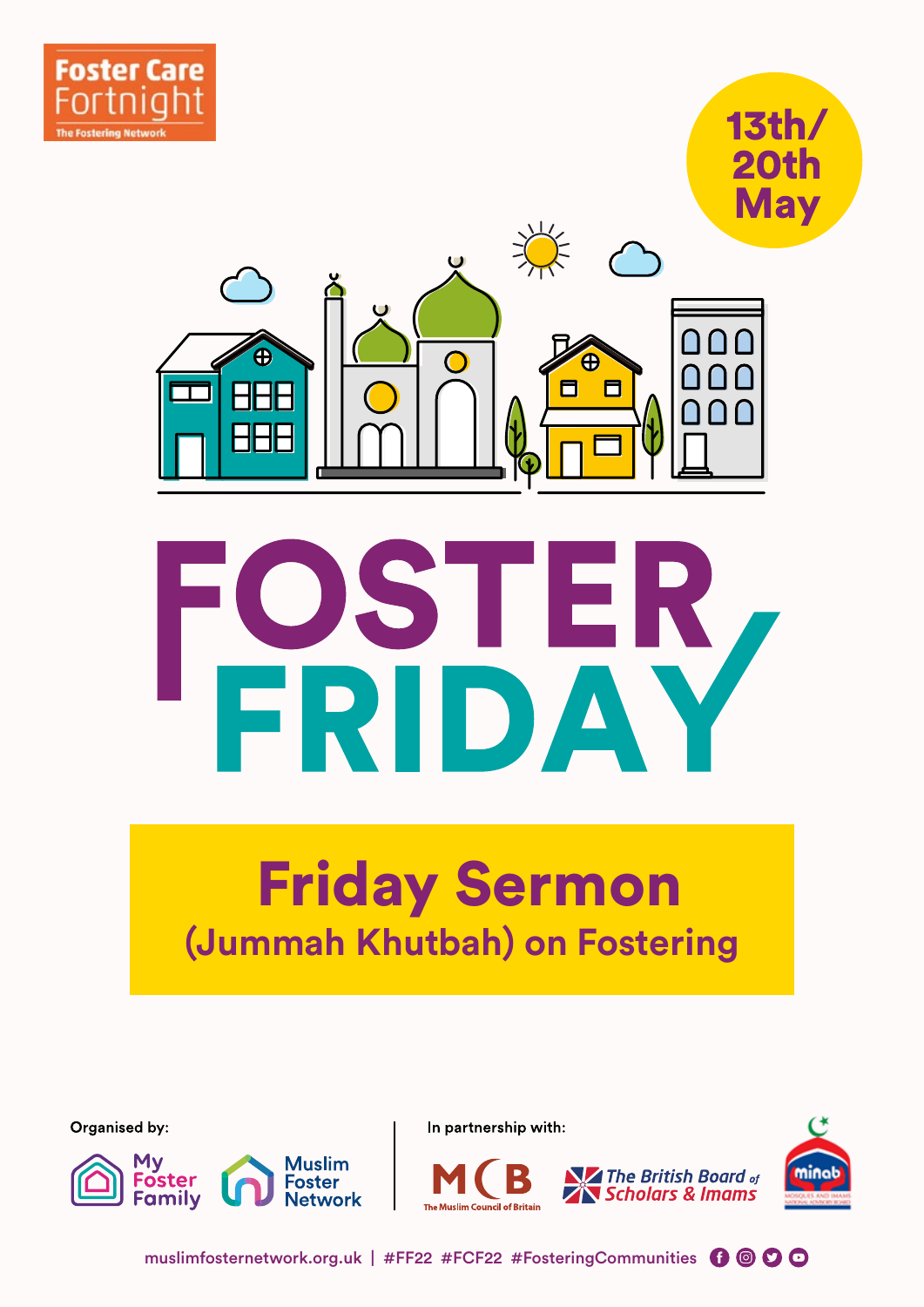# Guidelines for the **Foster Friday Sermon**

**This Friday Sermon/Jummah Khutbah should be delivered on Friday 13th/20th May 2022 as part of Foster Care Fortnight National Foster Friday campaign.**

#### **The Context**

We all hear the plight of our Muslim brothers and sisters who have become refugees from Palestine as well as those who are tracking across Europe from Syria and those who are fleeing Chinese persecution in Xinjiang. As Muslims we cannot and must not ignore this plight. In fact many of these refugees are young people and children who sometimes leave family and head to Europe and to the UK to find a place to live and escape the suffering.

We estimate that there are up to 5,000 Unaccompanied Asylum Seeking (Refugee) Children living in care mainly from Muslim countries. We can support these children by giving money and charity to causes abroad, but we can also support those who are in the UK by becoming Foster carers.

We therefore request all mosques to use these guidelines to deliver a Jummah khutbah this Friday 21st May to highlight the important role the Muslim community can play through Fostering to support the needs of Muslim children in care here in the UK.

# **1. Why We Need More Muslims Foster Carers & Adopters**

- Fostering is an incredibly rewarding and fulfilling role, both in this life as you are protecting a life and the Eeman of a Muslim child and in the hereafter. We cannot underestimate the reward that Allah has prepared for this deed.
- Local Authorities and Independent Fostering Agencies with Muslim children in care need more Muslim carers to meet the faith and cultural needs of these Muslim children.
- Black, Asian and Minority Ethnic children wait the longest to be placed this causes many issues and disrupts attachments and bonds of trust.
- Children should be able to feel comfortable practicing Islam with their carer and Muslims children who are in families of other religions may find this really difficult.
- Non-Muslim carers need the support of the Muslim community if they are going to be effectively caring for Muslim children in their care.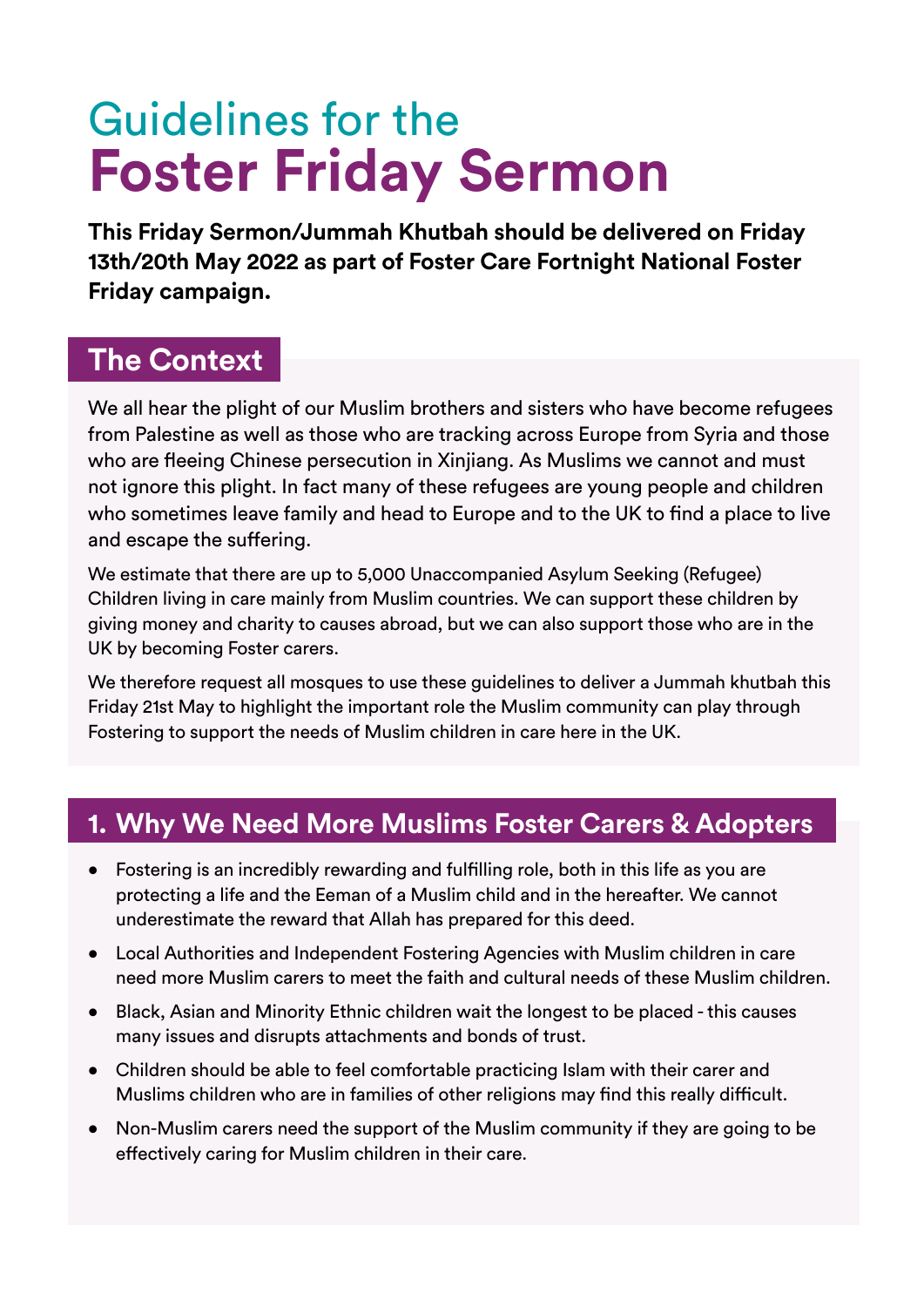#### **2. Key Facts**

- There are over 80,000 children in care in England. Estimated 6,000-7,000 Muslim children.
- 5,000 Unaccompanied Asylum Seeking (Refugee) Children living in care mainly from Muslim countries Sudan, Eritrea, Albania, Iraq, Iran, Afghanistan, Ethiopia and Syria. Most are teenagers.
- In some areas over 90% of children are placed away from faith group due to shortage of Muslim carers.
- Foster Friday started in 2017 by MFN is the only dedicated event for raising awareness about fostering in the Muslim community.
- In the last 3 years the MFN has supported over 3,000 people considering fostering.

### **3. Our Beloved Prophet (pbuh) Was Also Fostered**

- As a young baby our Prophet (pbuh) was fostered by Halima Saadia and others. As he got older, he was fostered by his grandfather and uncle.
- Reward of fostering taken from the story of Halima Saadia. Her mount straight after picking up the prophet as a child grew strength, her breasts filled with milk, her goat and camel started providing more milk, her state went from poverty to comfort.
- Comparisons can be drawn between the spiritual and worldly reward. Fostering in our times comes with a monetary reward and also spiritual reward. Just like that of Halima Saadia.

### **4. Guidance From The Prophet (Pbuh) Around Fostering**

- The Prophet (pbuh) himself had fostered Zayd Ibn Harithah (ra).
- Ibn Majah in a hadith said, "The best house among the Muslims is one where an orphan is well treated, and the worst house among the Muslim is one where an orphan is badly treated".
- "I and the person who looks after an orphan and provides for him will be in Paradise like this." Putting his index and middle fingers together. Narrated by Sahl bin Sa'd.